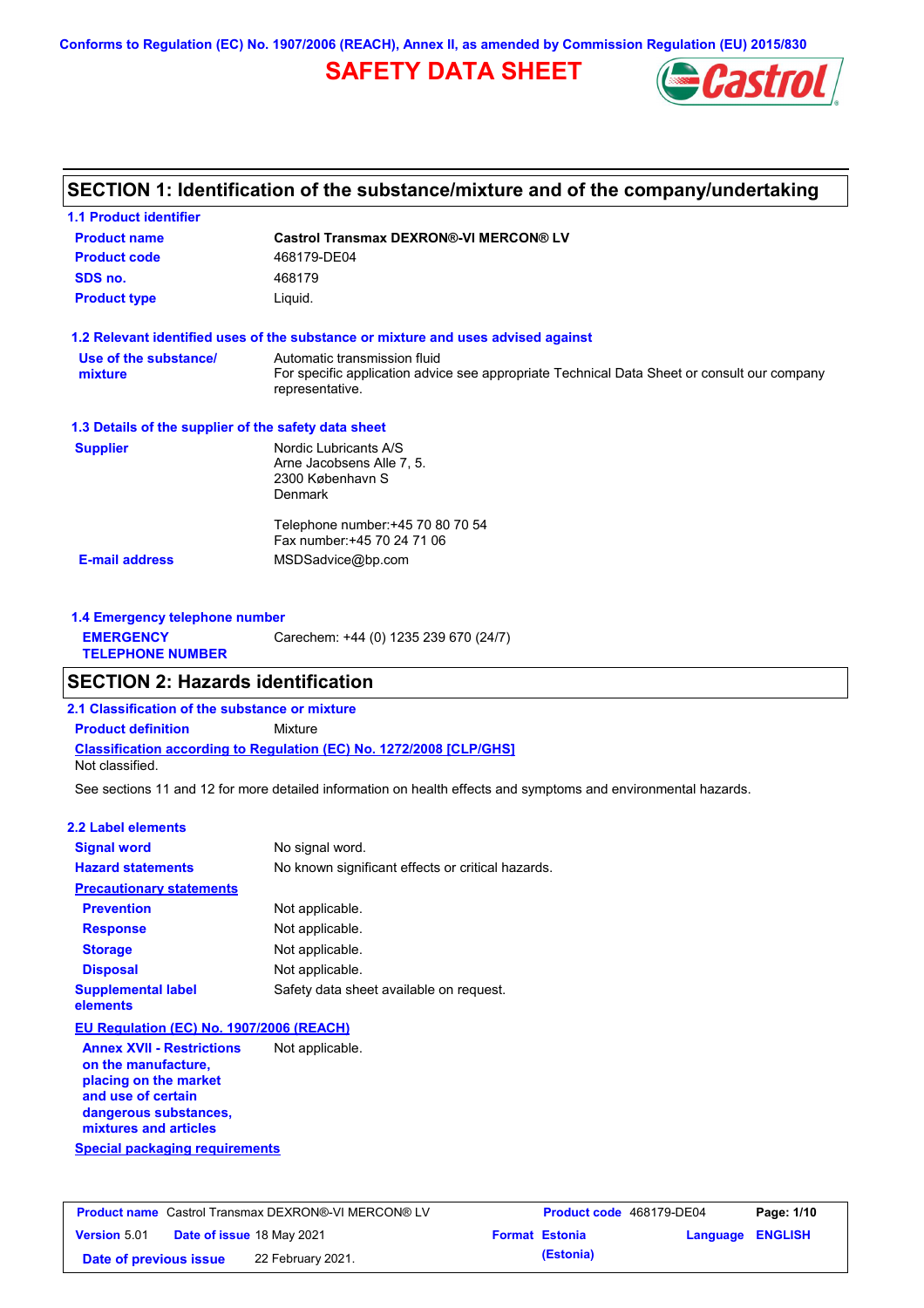# **SECTION 2: Hazards identification**

| <b>Containers to be fitted</b><br>with child-resistant<br>fastenings                     | Not applicable.                                                                                               |
|------------------------------------------------------------------------------------------|---------------------------------------------------------------------------------------------------------------|
| <b>Tactile warning of danger</b>                                                         | Not applicable.                                                                                               |
| 2.3 Other hazards                                                                        |                                                                                                               |
| <b>Results of PBT and vPvB</b><br>assessment                                             | Product does not meet the criteria for PBT or vPvB according to Regulation (EC) No. 1907/2006.<br>Annex XIII. |
| <b>Product meets the criteria</b><br>for PBT or vPvB according<br>to Regulation (EC) No. | This mixture does not contain any substances that are assessed to be a PBT or a vPvB.                         |

### **1907/2006, Annex XIII**

## **SECTION 3: Composition/information on ingredients**

Mixture

### **3.2 Mixtures**

**Product definition**

Highly refined base oil (IP 346 DMSO extract < 3%). Proprietary performance additives.

| <b>Product/ingredient</b><br>name                                                                                                                                                                                                                                       | <b>Identifiers</b>                                                                   | $\frac{9}{6}$ | <b>Regulation (EC) No.</b><br>1272/2008 [CLP] | <b>Type</b> |
|-------------------------------------------------------------------------------------------------------------------------------------------------------------------------------------------------------------------------------------------------------------------------|--------------------------------------------------------------------------------------|---------------|-----------------------------------------------|-------------|
| Distillates (petroleum), hydrotreated<br>light paraffinic                                                                                                                                                                                                               | REACH #: 01-2119487077-29<br>EC: 265-158-7<br>CAS: 64742-55-8<br>Index: 649-468-00-3 | $≥25 - ≤50$   | Asp. Tox. 1, H304                             | $[1]$       |
| 2-Propenoic acid, 2-methyl-, butyl<br>ester, polymer with N-[3-<br>(dimethylamino)propyl]-2-methyl-<br>2-propenamide, dodecyl 2-methyl-<br>2-propenoate, eicosyl 2-methyl-<br>2-propenoate, hexadecyl 2-methyl-<br>2-propenoate and octadecyl 2-methyl-<br>2-propenoate | CAS: 176487-46-0                                                                     | ≤3            | Eye Irrit. 2, H319                            | $[1]$       |
| Lubricating oils (petroleum), C15-30,<br>hydrotreated neutral oil-based                                                                                                                                                                                                 | REACH #: 01-2119474878-16<br>EC: 276-737-9<br>CAS: 72623-86-0<br>Index: 649-482-00-X | -≤3           | Asp. Tox. 1, H304                             | $[1]$       |
| 2,5-Pyrrolidinedione, 3-C18-24-alkenyl<br>derivs.                                                                                                                                                                                                                       | EC: 295-099-2<br>CAS: 91783-21-0                                                     | ≤3            | Aquatic Chronic 4, H413                       | $[1]$       |

**See Section 16 for the full text of the H statements declared above.**

### Type

[1] Substance classified with a health or environmental hazard

[2] Substance with a workplace exposure limit

[3] Substance meets the criteria for PBT according to Regulation (EC) No. 1907/2006, Annex XIII

[4] Substance meets the criteria for vPvB according to Regulation (EC) No. 1907/2006, Annex XIII

[5] Substance of equivalent concern

[6] Additional disclosure due to company policy

Occupational exposure limits, if available, are listed in Section 8.

### **SECTION 4: First aid measures**

### **4.1 Description of first aid measures**

| <b>Eye contact</b>                                                                                   | In case of contact, immediately flush eyes with plenty of water for at least 15 minutes. Eyelids<br>should be held away from the eyeball to ensure thorough rinsing. Check for and remove any<br>contact lenses. Get medical attention if irritation develops. |                       |          |                |
|------------------------------------------------------------------------------------------------------|----------------------------------------------------------------------------------------------------------------------------------------------------------------------------------------------------------------------------------------------------------------|-----------------------|----------|----------------|
| <b>Skin contact</b>                                                                                  | Flush contaminated skin with plenty of water. Remove contaminated clothing and shoes.<br>Wash clothing before reuse. Clean shoes thoroughly before reuse. Get medical attention if<br>irritation develops.                                                     |                       |          |                |
| <b>Inhalation</b>                                                                                    | If inhaled, remove to fresh air. In case of inhalation of decomposition products in a fire,<br>symptoms may be delayed. The exposed person may need to be kept under medical<br>surveillance for 48 hours. Get medical attention if symptoms occur.            |                       |          |                |
| <b>Ingestion</b>                                                                                     | Do not induce vomiting unless directed to do so by medical personnel. Get medical attention if<br>symptoms occur.                                                                                                                                              |                       |          |                |
| <b>Protection of first-aiders</b>                                                                    | No action shall be taken involving any personal risk or without suitable training.                                                                                                                                                                             |                       |          |                |
| <b>Product name</b> Castrol Transmax DEXRON®-VI MERCON® LV<br>Product code 468179-DE04<br>Page: 2/10 |                                                                                                                                                                                                                                                                |                       |          |                |
| <b>Version 5.01</b><br>Date of issue 18 May 2021                                                     |                                                                                                                                                                                                                                                                | <b>Format Estonia</b> | Language | <b>ENGLISH</b> |
| Date of previous issue                                                                               | 22 February 2021.                                                                                                                                                                                                                                              | (Estonia)             |          |                |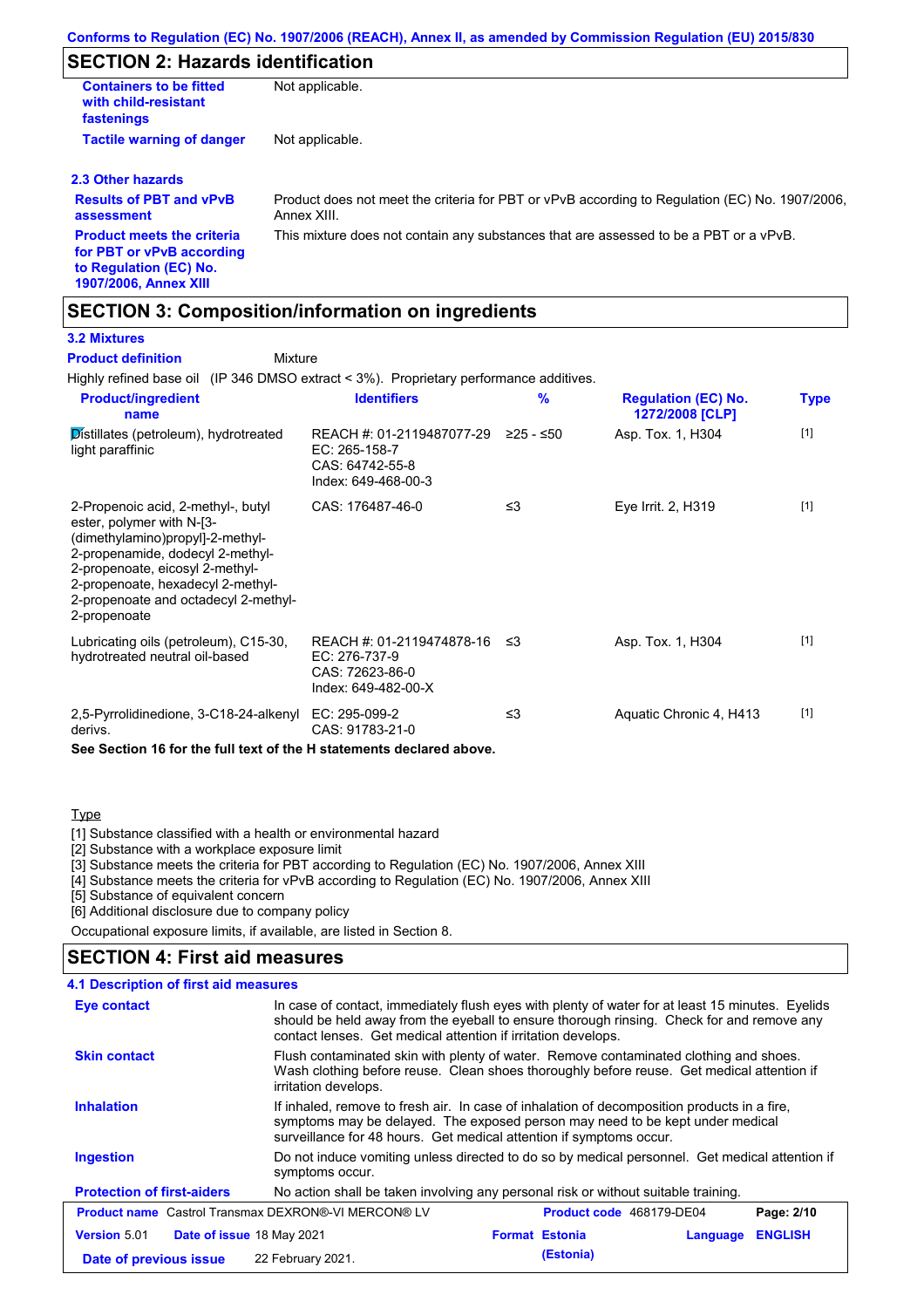## **SECTION 4: First aid measures**

### **4.2 Most important symptoms and effects, both acute and delayed**

See Section 11 for more detailed information on health effects and symptoms.

| <b>Potential acute health effects</b> |                                                                                                                     |
|---------------------------------------|---------------------------------------------------------------------------------------------------------------------|
| <b>Inhalation</b>                     | Exposure to decomposition products may cause a health hazard. Serious effects may be<br>delayed following exposure. |
| <b>Ingestion</b>                      | No known significant effects or critical hazards.                                                                   |
| <b>Skin contact</b>                   | No known significant effects or critical hazards.                                                                   |
| Eye contact                           | No known significant effects or critical hazards.                                                                   |
|                                       | Delayed and immediate effects as well as chronic effects from short and long-term exposure                          |
| <b>Inhalation</b>                     | Overexposure to the inhalation of airborne droplets or aerosols may cause irritation of the<br>respiratory tract.   |
| <b>Ingestion</b>                      | Ingestion of large quantities may cause nausea and diarrhoea.                                                       |
| <b>Skin contact</b>                   | Prolonged or repeated contact can defat the skin and lead to irritation and/or dermatitis.                          |
| Eye contact                           | Potential risk of transient stinging or redness if accidental eye contact occurs.                                   |
|                                       |                                                                                                                     |

### **4.3 Indication of any immediate medical attention and special treatment needed**

**Notes to physician** Treatment should in general be symptomatic and directed to relieving any effects. In case of inhalation of decomposition products in a fire, symptoms may be delayed. The exposed person may need to be kept under medical surveillance for 48 hours.

## **SECTION 5: Firefighting measures**

| 5.1 Extinguishing media                                                                                                                                                                                                                                                                                                                                                                                                       |                                                                                                                                                   |  |  |  |
|-------------------------------------------------------------------------------------------------------------------------------------------------------------------------------------------------------------------------------------------------------------------------------------------------------------------------------------------------------------------------------------------------------------------------------|---------------------------------------------------------------------------------------------------------------------------------------------------|--|--|--|
| <b>Suitable extinguishing</b><br>media                                                                                                                                                                                                                                                                                                                                                                                        | In case of fire, use foam, dry chemical or carbon dioxide extinguisher or spray.                                                                  |  |  |  |
| <b>Unsuitable extinguishing</b><br>media                                                                                                                                                                                                                                                                                                                                                                                      | Do not use water jet. The use of a water jet may cause the fire to spread by splashing the<br>burning product.                                    |  |  |  |
| 5.2 Special hazards arising from the substance or mixture                                                                                                                                                                                                                                                                                                                                                                     |                                                                                                                                                   |  |  |  |
| <b>Hazards from the</b><br>substance or mixture                                                                                                                                                                                                                                                                                                                                                                               | In a fire or if heated, a pressure increase will occur and the container may burst.                                                               |  |  |  |
| <b>Hazardous combustion</b><br>products                                                                                                                                                                                                                                                                                                                                                                                       | Combustion products may include the following:<br>carbon oxides $(CO, CO2)$ (carbon monoxide, carbon dioxide)<br>nitrogen oxides (NO, $NO2$ etc.) |  |  |  |
| 5.3 Advice for firefighters                                                                                                                                                                                                                                                                                                                                                                                                   |                                                                                                                                                   |  |  |  |
| No action shall be taken involving any personal risk or without suitable training. Promptly<br><b>Special precautions for</b><br>isolate the scene by removing all persons from the vicinity of the incident if there is a fire.<br>fire-fighters                                                                                                                                                                             |                                                                                                                                                   |  |  |  |
| Fire-fighters should wear appropriate protective equipment and self-contained breathing<br><b>Special protective</b><br>apparatus (SCBA) with a full face-piece operated in positive pressure mode. Clothing for fire-<br>equipment for fire-fighters<br>fighters (including helmets, protective boots and gloves) conforming to European standard EN<br>469 will provide a basic level of protection for chemical incidents. |                                                                                                                                                   |  |  |  |

## **SECTION 6: Accidental release measures**

|                                         | 6.1 Personal precautions, protective equipment and emergency procedures                                                                                                                                                                                                                                                             |
|-----------------------------------------|-------------------------------------------------------------------------------------------------------------------------------------------------------------------------------------------------------------------------------------------------------------------------------------------------------------------------------------|
| For non-emergency<br>personnel          | No action shall be taken involving any personal risk or without suitable training. Evacuate<br>surrounding areas. Keep unnecessary and unprotected personnel from entering. Do not touch<br>or walk through spilt material. Floors may be slippery; use care to avoid falling. Put on<br>appropriate personal protective equipment. |
| For emergency responders                | If specialised clothing is required to deal with the spillage, take note of any information in<br>Section 8 on suitable and unsuitable materials. See also the information in "For non-<br>emergency personnel".                                                                                                                    |
| <b>6.2 Environmental</b><br>precautions | Avoid dispersal of spilt material and runoff and contact with soil, waterways, drains and sewers.<br>Inform the relevant authorities if the product has caused environmental pollution (sewers,<br>waterways, soil or air).                                                                                                         |

### **6.3 Methods and material for containment and cleaning up**

| <b>Product name</b> Castrol Transmax DEXRON®-VI MERCON® LV |                                  | <b>Product code</b> 468179-DE04 |  | Page: 3/10            |                  |  |
|------------------------------------------------------------|----------------------------------|---------------------------------|--|-----------------------|------------------|--|
| <b>Version 5.01</b>                                        | <b>Date of issue 18 May 2021</b> |                                 |  | <b>Format Estonia</b> | Language ENGLISH |  |
| Date of previous issue                                     |                                  | 22 February 2021.               |  | (Estonia)             |                  |  |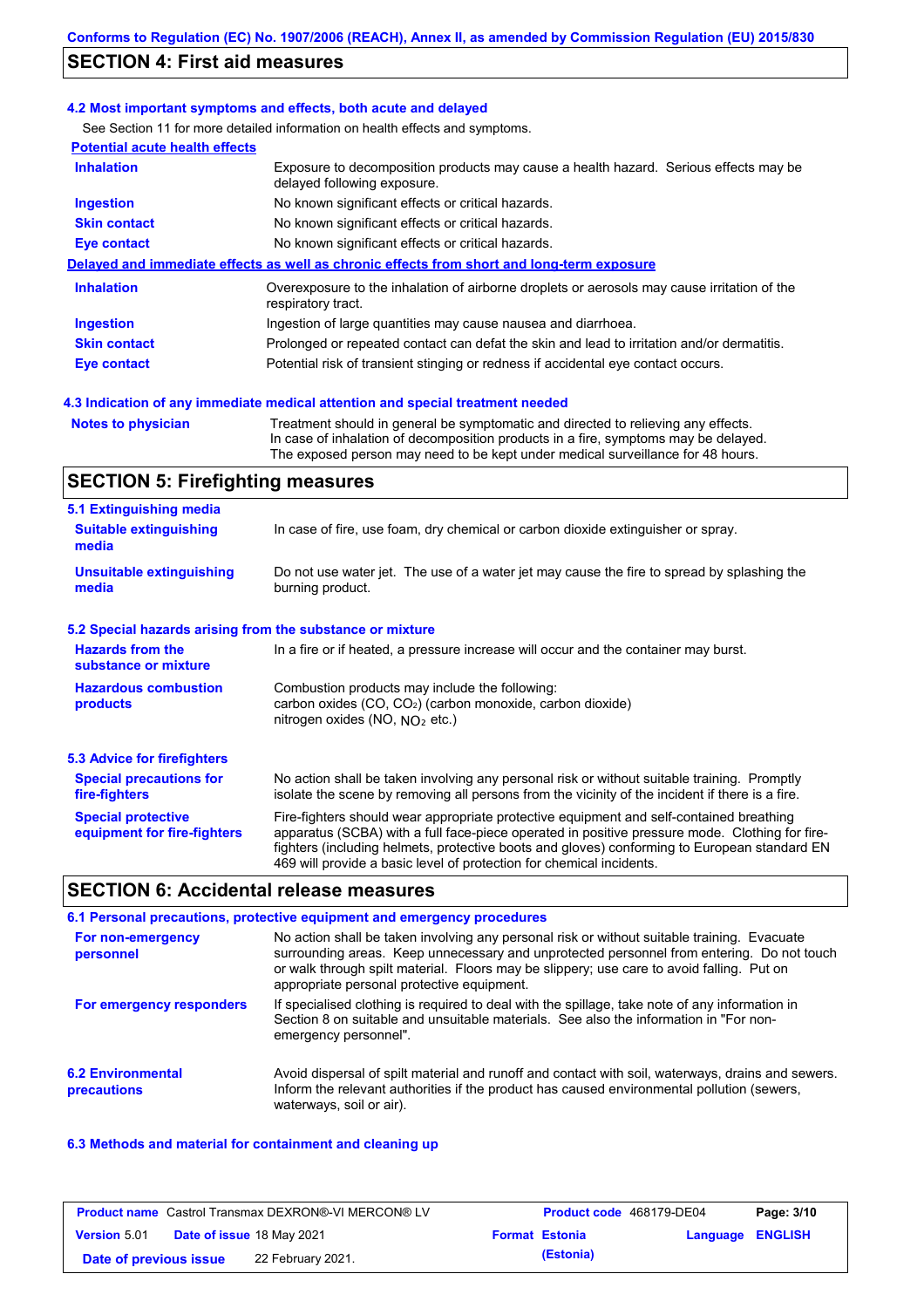### **SECTION 6: Accidental release measures**

| <b>Small spill</b>                        | Stop leak if without risk. Move containers from spill area. Absorb with an inert material and<br>place in an appropriate waste disposal container. Dispose of via a licensed waste disposal<br>contractor.                                                                                                                                                                                     |
|-------------------------------------------|------------------------------------------------------------------------------------------------------------------------------------------------------------------------------------------------------------------------------------------------------------------------------------------------------------------------------------------------------------------------------------------------|
| Large spill                               | Stop leak if without risk. Move containers from spill area. Prevent entry into sewers, water<br>courses, basements or confined areas. Contain and collect spillage with non-combustible,<br>absorbent material e.g. sand, earth, vermiculite or diatomaceous earth and place in container<br>for disposal according to local regulations. Dispose of via a licensed waste disposal contractor. |
| 6.4 Reference to other<br><b>sections</b> | See Section 1 for emergency contact information.<br>See Section 5 for firefighting measures.<br>See Section 8 for information on appropriate personal protective equipment.<br>See Section 12 for environmental precautions.<br>See Section 13 for additional waste treatment information.                                                                                                     |

## **SECTION 7: Handling and storage**

| 7.1 Precautions for safe handling                                             |                                                                                                                                                                                                                                                                                                                                                                                                                                                                                          |
|-------------------------------------------------------------------------------|------------------------------------------------------------------------------------------------------------------------------------------------------------------------------------------------------------------------------------------------------------------------------------------------------------------------------------------------------------------------------------------------------------------------------------------------------------------------------------------|
| <b>Protective measures</b>                                                    | Put on appropriate personal protective equipment.                                                                                                                                                                                                                                                                                                                                                                                                                                        |
| <b>Advice on general</b><br>occupational hygiene                              | Eating, drinking and smoking should be prohibited in areas where this material is handled,<br>stored and processed. Wash thoroughly after handling. Remove contaminated clothing and<br>protective equipment before entering eating areas. See also Section 8 for additional<br>information on hygiene measures.                                                                                                                                                                         |
| <b>7.2 Conditions for safe</b><br>storage, including any<br>incompatibilities | Store in accordance with local requiations. Store in a dry, cool and well-ventilated area, away<br>from incompatible materials (see Section 10). Keep away from heat and direct sunlight. Keep<br>container tightly closed and sealed until ready for use. Containers that have been opened must<br>be carefully resealed and kept upright to prevent leakage. Store and use only in equipment/<br>containers designed for use with this product. Do not store in unlabelled containers. |
| 7.3 Specific end use(s)                                                       |                                                                                                                                                                                                                                                                                                                                                                                                                                                                                          |
| <b>Recommendations</b>                                                        | See section 1.2 and Exposure scenarios in annex, if applicable.                                                                                                                                                                                                                                                                                                                                                                                                                          |

## **SECTION 8: Exposure controls/personal protection**

#### **8.1 Control parameters**

### **Occupational exposure limits**

Whilst specific OELs for certain components may be shown in this section, other components may be present in any mist, vapour or dust produced. Therefore, the specific OELs may not be applicable to the product as a whole and are provided for guidance only.

**Recommended monitoring procedures** If this product contains ingredients with exposure limits, personal, workplace atmosphere or biological monitoring may be required to determine the effectiveness of the ventilation or other control measures and/or the necessity to use respiratory protective equipment. Reference should be made to monitoring standards, such as the following: European Standard EN 689 (Workplace atmospheres - Guidance for the assessment of exposure by inhalation to chemical agents for comparison with limit values and measurement strategy) European Standard EN 14042 (Workplace atmospheres - Guide for the application and use of procedures for the assessment of exposure to chemical and biological agents) European Standard EN 482 (Workplace atmospheres - General requirements for the performance of procedures for the measurement of chemical agents) Reference to national guidance documents for methods for the determination of hazardous substances will also be required.

### **Derived No Effect Level**

No DNELs/DMELs available.

### **Predicted No Effect Concentration**

No PNECs available

### **8.2 Exposure controls**

**Appropriate engineering controls** Provide exhaust ventilation or other engineering controls to keep the relevant airborne concentrations below their respective occupational exposure limits. All activities involving chemicals should be assessed for their risks to health, to ensure exposures are adequately controlled. Personal protective equipment should only be considered after other forms of control measures (e.g. engineering controls) have been suitably evaluated. Personal protective equipment should conform to appropriate standards, be suitable for use, be kept in good condition and properly maintained. Your supplier of personal protective equipment should be consulted for advice on selection and appropriate standards. For further information contact your national organisation for standards. The final choice of protective equipment will depend upon a risk assessment. It is important to

|                        | <b>Product name</b> Castrol Transmax DEXRON®-VI MERCON® LV | <b>Product code</b> 468179-DE04 |                  | Page: 4/10 |
|------------------------|------------------------------------------------------------|---------------------------------|------------------|------------|
| <b>Version 5.01</b>    | <b>Date of issue 18 May 2021</b>                           | <b>Format Estonia</b>           | Language ENGLISH |            |
| Date of previous issue | 22 February 2021.                                          | (Estonia)                       |                  |            |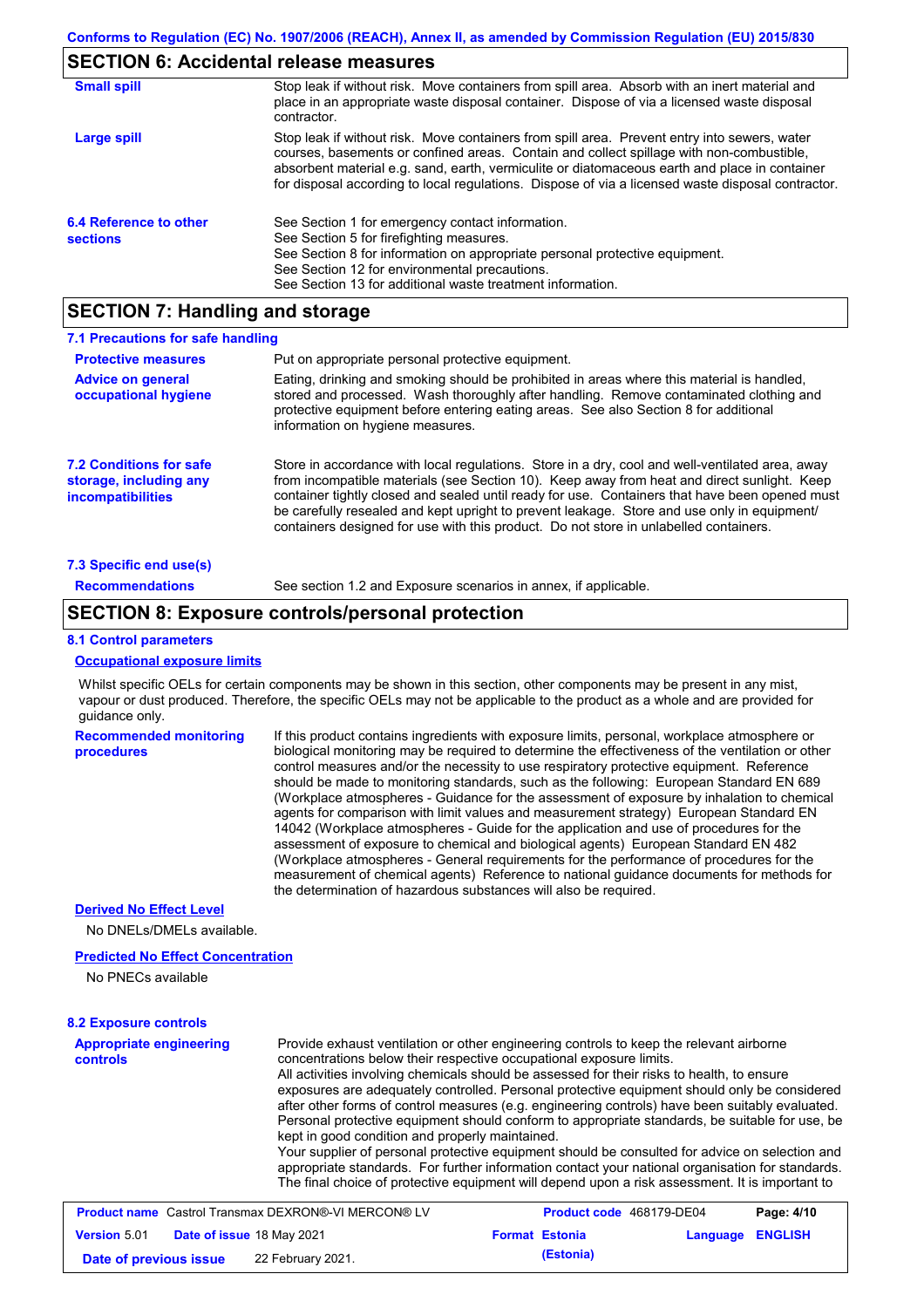# **SECTION 8: Exposure controls/personal protection**

|                                       |                                                                                    | ensure that all items of personal protective equipment are compatible.                                                                                                                                                                                                                                                                                                                                                                                                                                                                                                         |            |
|---------------------------------------|------------------------------------------------------------------------------------|--------------------------------------------------------------------------------------------------------------------------------------------------------------------------------------------------------------------------------------------------------------------------------------------------------------------------------------------------------------------------------------------------------------------------------------------------------------------------------------------------------------------------------------------------------------------------------|------------|
| <b>Individual protection measures</b> |                                                                                    |                                                                                                                                                                                                                                                                                                                                                                                                                                                                                                                                                                                |            |
| <b>Hygiene measures</b>               | stations and safety showers are close to the workstation location.                 | Wash hands, forearms and face thoroughly after handling chemical products, before eating,<br>smoking and using the lavatory and at the end of the working period. Ensure that eyewash                                                                                                                                                                                                                                                                                                                                                                                          |            |
| <b>Respiratory protection</b>         | of the working conditions.                                                         | In case of insufficient ventilation, wear suitable respiratory equipment.<br>The correct choice of respiratory protection depends upon the chemicals being handled, the<br>conditions of work and use, and the condition of the respiratory equipment. Safety procedures<br>should be developed for each intended application. Respiratory protection equipment should<br>therefore be chosen in consultation with the supplier/manufacturer and with a full assessment                                                                                                        |            |
| <b>Eye/face protection</b>            | Safety glasses with side shields.                                                  |                                                                                                                                                                                                                                                                                                                                                                                                                                                                                                                                                                                |            |
| <b>Skin protection</b>                |                                                                                    |                                                                                                                                                                                                                                                                                                                                                                                                                                                                                                                                                                                |            |
| <b>Hand protection</b>                | <b>General Information:</b>                                                        |                                                                                                                                                                                                                                                                                                                                                                                                                                                                                                                                                                                |            |
|                                       |                                                                                    | Because specific work environments and material handling practices vary, safety procedures<br>should be developed for each intended application. The correct choice of protective gloves<br>depends upon the chemicals being handled, and the conditions of work and use. Most gloves<br>provide protection for only a limited time before they must be discarded and replaced (even the<br>best chemically resistant gloves will break down after repeated chemical exposures).                                                                                               |            |
|                                       | a full assessment of the working conditions.                                       | Gloves should be chosen in consultation with the supplier / manufacturer and taking account of                                                                                                                                                                                                                                                                                                                                                                                                                                                                                 |            |
|                                       | Recommended: Nitrile gloves.<br><b>Breakthrough time:</b>                          |                                                                                                                                                                                                                                                                                                                                                                                                                                                                                                                                                                                |            |
|                                       | Our recommendations on the selection of gloves are as follows:                     | Breakthrough time data are generated by glove manufacturers under laboratory test conditions<br>and represent how long a glove can be expected to provide effective permeation resistance. It<br>is important when following breakthrough time recommendations that actual workplace<br>conditions are taken into account. Always consult with your glove supplier for up-to-date<br>technical information on breakthrough times for the recommended glove type.                                                                                                               |            |
|                                       | Continuous contact:                                                                |                                                                                                                                                                                                                                                                                                                                                                                                                                                                                                                                                                                |            |
|                                       | can be obtained.<br>replacement regimes are determined and adhered to.             | Gloves with a minimum breakthrough time of 240 minutes, or >480 minutes if suitable gloves<br>If suitable gloves are not available to offer that level of protection, gloves with shorter<br>breakthrough times may be acceptable as long as appropriate glove maintenance and                                                                                                                                                                                                                                                                                                 |            |
|                                       | Short-term / splash protection:                                                    |                                                                                                                                                                                                                                                                                                                                                                                                                                                                                                                                                                                |            |
|                                       | Recommended breakthrough times as above.<br>be determined and rigorously followed. | It is recognised that for short-term, transient exposures, gloves with shorter breakthrough times<br>may commonly be used. Therefore, appropriate maintenance and replacement regimes must                                                                                                                                                                                                                                                                                                                                                                                     |            |
|                                       | <b>Glove Thickness:</b>                                                            |                                                                                                                                                                                                                                                                                                                                                                                                                                                                                                                                                                                |            |
|                                       |                                                                                    | For general applications, we recommend gloves with a thickness typically greater than 0.35 mm.                                                                                                                                                                                                                                                                                                                                                                                                                                                                                 |            |
|                                       | to ensure selection of the most appropriate glove for the task.                    | It should be emphasised that glove thickness is not necessarily a good predictor of glove<br>resistance to a specific chemical, as the permeation efficiency of the glove will be dependent<br>on the exact composition of the glove material. Therefore, glove selection should also be based<br>on consideration of the task requirements and knowledge of breakthrough times.<br>Glove thickness may also vary depending on the glove manufacturer, the glove type and the<br>glove model. Therefore, the manufacturers' technical data should always be taken into account |            |
|                                       | for specific tasks. For example:                                                   | Note: Depending on the activity being conducted, gloves of varying thickness may be required                                                                                                                                                                                                                                                                                                                                                                                                                                                                                   |            |
|                                       | would normally be just for single use applications, then disposed of.              | • Thinner gloves (down to 0.1 mm or less) may be required where a high degree of manual<br>dexterity is needed. However, these gloves are only likely to give short duration protection and                                                                                                                                                                                                                                                                                                                                                                                    |            |
|                                       |                                                                                    | • Thicker gloves (up to 3 mm or more) may be required where there is a mechanical (as well<br>as a chemical) risk i.e. where there is abrasion or puncture potential.                                                                                                                                                                                                                                                                                                                                                                                                          |            |
|                                       | <b>Product name</b> Castrol Transmax DEXRON®-VI MERCON® LV                         | Product code 468179-DE04                                                                                                                                                                                                                                                                                                                                                                                                                                                                                                                                                       | Page: 5/10 |

|                        | <b>Product name</b> Castrol Transmax DEXRON®-VI MERCON® LV |                       | <b>Product code</b> 4681/9-DE04 | Page: 5/10 |
|------------------------|------------------------------------------------------------|-----------------------|---------------------------------|------------|
| <b>Version 5.01</b>    | <b>Date of issue 18 May 2021</b>                           | <b>Format Estonia</b> | Language ENGLISH                |            |
| Date of previous issue | 22 February 2021.                                          | (Estonia)             |                                 |            |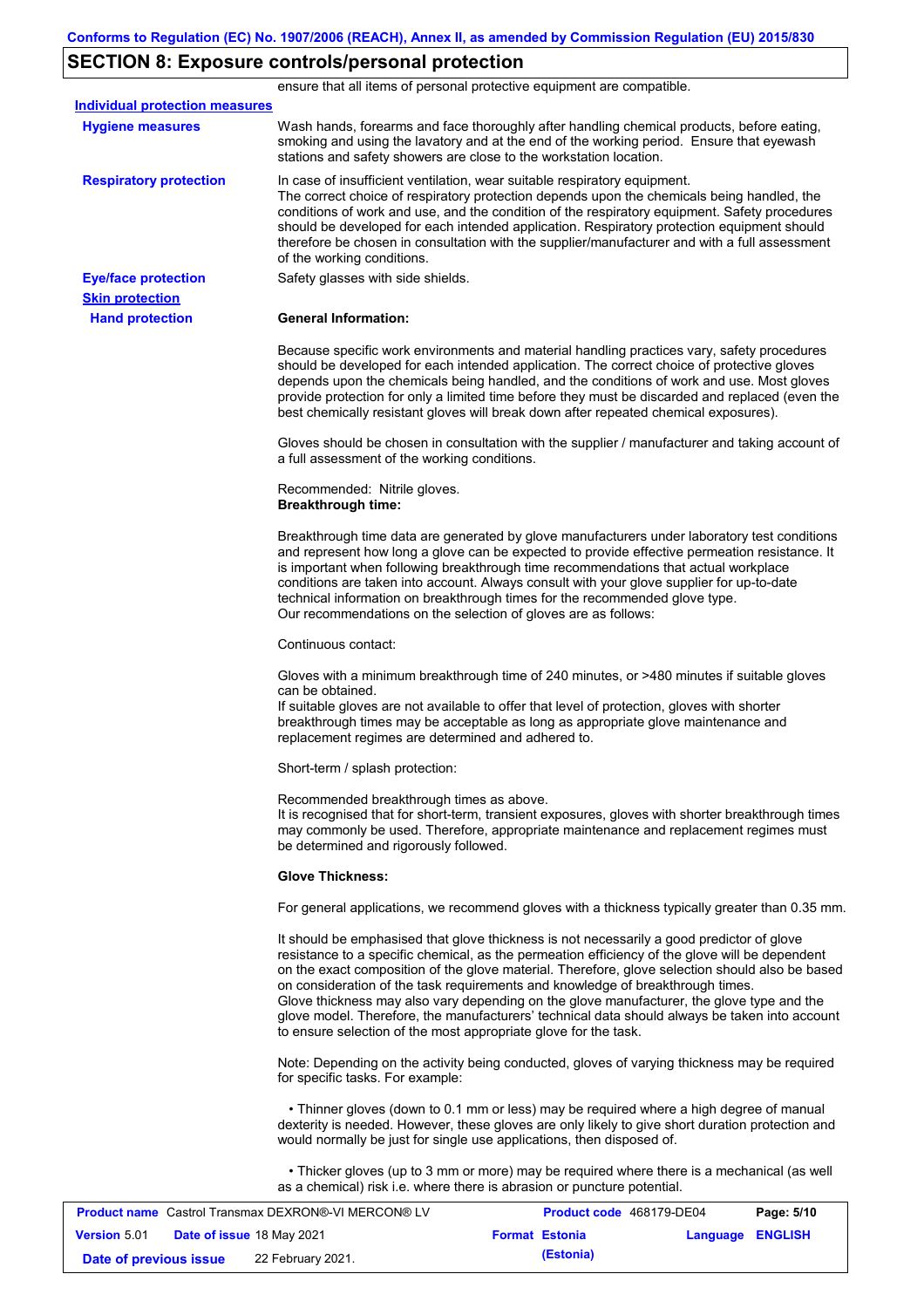# **SECTION 8: Exposure controls/personal protection**

| <b>Skin and body</b>                             | Use of protective clothing is good industrial practice.<br>Personal protective equipment for the body should be selected based on the task being<br>performed and the risks involved and should be approved by a specialist before handling this<br>product.<br>Cotton or polyester/cotton overalls will only provide protection against light superficial<br>contamination that will not soak through to the skin. Overalls should be laundered on a regular<br>basis. When the risk of skin exposure is high (e.g. when cleaning up spillages or if there is a<br>risk of splashing) then chemical resistant aprons and/or impervious chemical suits and boots<br>will be required. |
|--------------------------------------------------|---------------------------------------------------------------------------------------------------------------------------------------------------------------------------------------------------------------------------------------------------------------------------------------------------------------------------------------------------------------------------------------------------------------------------------------------------------------------------------------------------------------------------------------------------------------------------------------------------------------------------------------------------------------------------------------|
| <b>Refer to standards:</b>                       | Respiratory protection: EN 529<br>Gloves: EN 420, EN 374<br>Eye protection: EN 166<br>Filtering half-mask: EN 149<br>Filtering half-mask with valve: EN 405<br>Half-mask: EN 140 plus filter<br>Full-face mask: EN 136 plus filter<br>Particulate filters: EN 143<br>Gas/combined filters: EN 14387                                                                                                                                                                                                                                                                                                                                                                                   |
| <b>Environmental exposure</b><br><b>controls</b> | Emissions from ventilation or work process equipment should be checked to ensure they<br>comply with the requirements of environmental protection legislation. In some cases, fume<br>scrubbers, filters or engineering modifications to the process equipment will be necessary to<br>reduce emissions to acceptable levels.                                                                                                                                                                                                                                                                                                                                                         |

# **SECTION 9: Physical and chemical properties**

| 9.1 Information on basic physical and chemical properties |                                                                                                                     |
|-----------------------------------------------------------|---------------------------------------------------------------------------------------------------------------------|
| <b>Appearance</b>                                         |                                                                                                                     |
| <b>Physical state</b>                                     | Liquid.                                                                                                             |
| <b>Colour</b>                                             | Red.                                                                                                                |
| <b>Odour</b>                                              | Not available.                                                                                                      |
| <b>Odour threshold</b>                                    | Not available.                                                                                                      |
| pH                                                        | Not applicable.                                                                                                     |
| <b>Melting point/freezing point</b>                       | Not available.                                                                                                      |
| Initial boiling point and boiling<br>range                | Not available.                                                                                                      |
| <b>Pour point</b>                                         | $-51 °C$                                                                                                            |
| <b>Flash point</b>                                        | Open cup: >180°C (>356°F) [Cleveland.]                                                                              |
| <b>Evaporation rate</b>                                   | Not available.                                                                                                      |
| <b>Flammability (solid, gas)</b>                          | Not available.                                                                                                      |
| <b>Upper/lower flammability or</b><br>explosive limits    | Not available.                                                                                                      |
| <b>Vapour pressure</b>                                    | Not available.                                                                                                      |
| <b>Vapour density</b>                                     | Not available.                                                                                                      |
| <b>Relative density</b>                                   | Not available.                                                                                                      |
| <b>Density</b>                                            | <1000 kg/m <sup>3</sup> (<1 g/cm <sup>3</sup> ) at 15 <sup>°</sup> C                                                |
| Solubility(ies)                                           | insoluble in water.                                                                                                 |
| <b>Partition coefficient: n-octanol/</b><br>water         | Not available.                                                                                                      |
| <b>Auto-ignition temperature</b>                          | Not available.                                                                                                      |
| <b>Decomposition temperature</b>                          | Not available.                                                                                                      |
| <b>Viscosity</b>                                          | Kinematic: 29.48 mm <sup>2</sup> /s (29.48 cSt) at 40°C<br>Kinematic: 5.916 mm <sup>2</sup> /s (5.916 cSt) at 100°C |
| <b>Explosive properties</b>                               | Not available.                                                                                                      |
| <b>Oxidising properties</b>                               | Not available.                                                                                                      |
|                                                           |                                                                                                                     |

### **9.2 Other information**

No additional information.

| <b>Product name</b> Castrol Transmax DEXRON®-VI MERCON® LV |  | <b>Product code</b> 468179-DE04  |                       | Page: 6/10       |  |
|------------------------------------------------------------|--|----------------------------------|-----------------------|------------------|--|
| <b>Version 5.01</b>                                        |  | <b>Date of issue 18 May 2021</b> | <b>Format Estonia</b> | Language ENGLISH |  |
| Date of previous issue                                     |  | 22 February 2021.                | (Estonia)             |                  |  |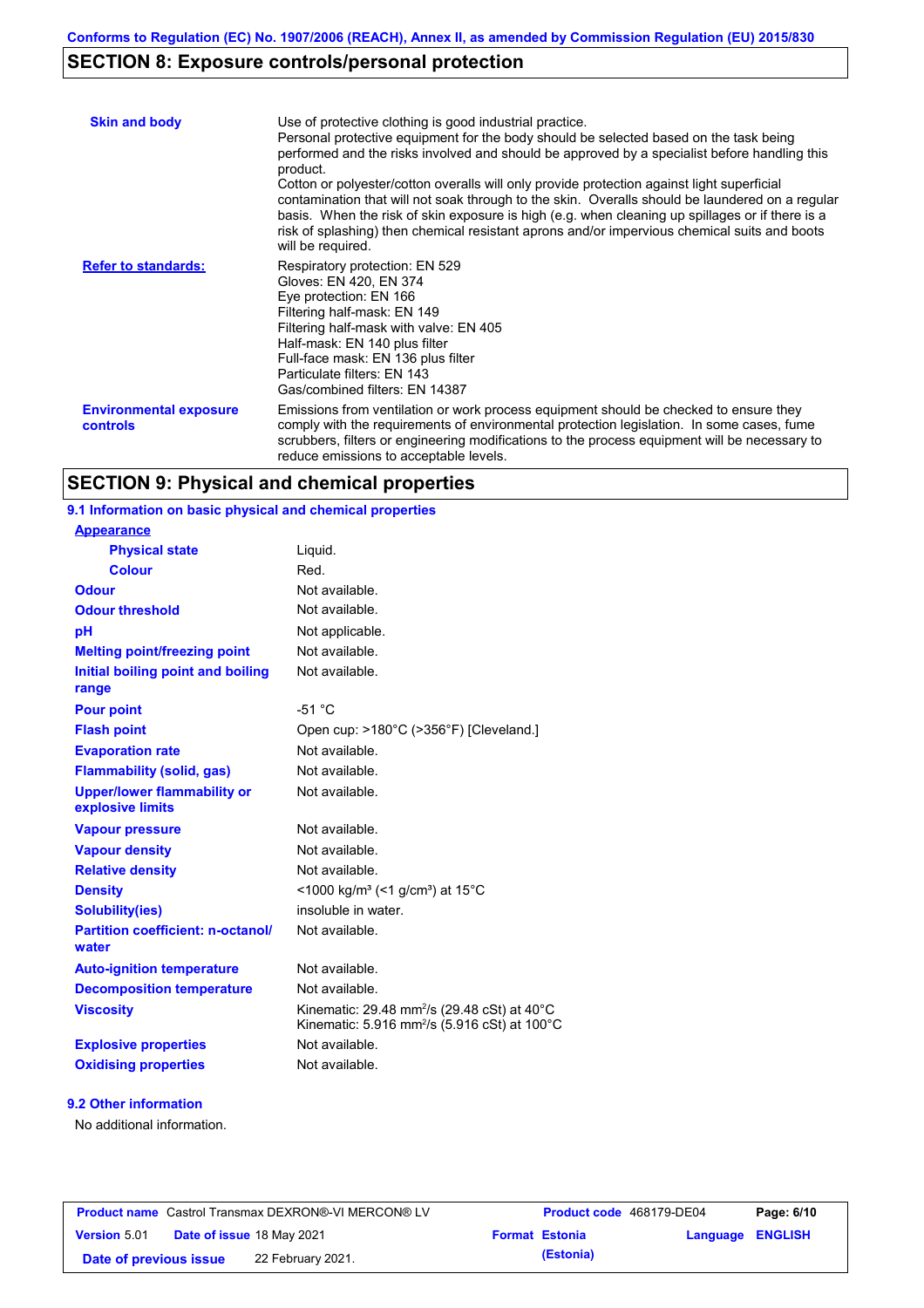| <b>SECTION 10: Stability and reactivity</b>       |                                                                                                                                                                         |  |
|---------------------------------------------------|-------------------------------------------------------------------------------------------------------------------------------------------------------------------------|--|
| <b>10.1 Reactivity</b>                            | No specific test data available for this product. Refer to Conditions to avoid and Incompatible<br>materials for additional information.                                |  |
| <b>10.2 Chemical stability</b>                    | The product is stable.                                                                                                                                                  |  |
| <b>10.3 Possibility of</b><br>hazardous reactions | Under normal conditions of storage and use, hazardous reactions will not occur.<br>Under normal conditions of storage and use, hazardous polymerisation will not occur. |  |
| <b>10.4 Conditions to avoid</b>                   | Avoid all possible sources of ignition (spark or flame).                                                                                                                |  |
| 10.5 Incompatible materials                       | No specific data.                                                                                                                                                       |  |
| <b>10.6 Hazardous</b><br>decomposition products   | Under normal conditions of storage and use, hazardous decomposition products should not be<br>produced.                                                                 |  |

## **SECTION 11: Toxicological information**

| 11.1 Information on toxicological effects |                                                                                                                             |
|-------------------------------------------|-----------------------------------------------------------------------------------------------------------------------------|
| <b>Acute toxicity estimates</b>           |                                                                                                                             |
| Not available.                            |                                                                                                                             |
| <b>Information on likely</b>              | Routes of entry anticipated: Dermal, Inhalation.                                                                            |
| routes of exposure                        |                                                                                                                             |
| <b>Potential acute health effects</b>     |                                                                                                                             |
| <b>Inhalation</b>                         | Exposure to decomposition products may cause a health hazard. Serious effects may be<br>delayed following exposure.         |
| Ingestion                                 | No known significant effects or critical hazards.                                                                           |
| <b>Skin contact</b>                       | No known significant effects or critical hazards.                                                                           |
| <b>Eye contact</b>                        | No known significant effects or critical hazards.                                                                           |
|                                           | Symptoms related to the physical, chemical and toxicological characteristics                                                |
| <b>Inhalation</b>                         | May be harmful by inhalation if exposure to vapour, mists or fumes resulting from thermal<br>decomposition products occurs. |
| <b>Ingestion</b>                          | No specific data.                                                                                                           |
| <b>Skin contact</b>                       | No specific data.                                                                                                           |
| <b>Eye contact</b>                        | No specific data.                                                                                                           |
|                                           | Delayed and immediate effects as well as chronic effects from short and long-term exposure                                  |
| <b>Inhalation</b>                         | Overexposure to the inhalation of airborne droplets or aerosols may cause irritation of the<br>respiratory tract.           |
| <b>Ingestion</b>                          | Ingestion of large quantities may cause nausea and diarrhoea.                                                               |
| <b>Skin contact</b>                       | Prolonged or repeated contact can defat the skin and lead to irritation and/or dermatitis.                                  |
| <b>Eye contact</b>                        | Potential risk of transient stinging or redness if accidental eye contact occurs.                                           |
| <b>Potential chronic health effects</b>   |                                                                                                                             |
| <b>General</b>                            | No known significant effects or critical hazards.                                                                           |
| <b>Carcinogenicity</b>                    | No known significant effects or critical hazards.                                                                           |
| <b>Mutagenicity</b>                       | No known significant effects or critical hazards.                                                                           |
| <b>Developmental effects</b>              | No known significant effects or critical hazards.                                                                           |
| <b>Fertility effects</b>                  | No known significant effects or critical hazards.                                                                           |

# **SECTION 12: Ecological information**

| <b>12.1 Toxicity</b>         |                                                                                                             |
|------------------------------|-------------------------------------------------------------------------------------------------------------|
| <b>Environmental hazards</b> | Not classified as dangerous                                                                                 |
|                              | Based on data available for this or related materials. Product not classified for environmental<br>effects. |

### **12.2 Persistence and degradability**

Expected to be biodegradable.

### **12.3 Bioaccumulative potential**

This product is not expected to bioaccumulate through food chains in the environment.

|                        | <b>Product name</b> Castrol Transmax DEXRON®-VI MERCON® LV | Product code 468179-DE04 |                  | Page: 7/10 |
|------------------------|------------------------------------------------------------|--------------------------|------------------|------------|
| <b>Version 5.01</b>    | <b>Date of issue 18 May 2021</b>                           | <b>Format Estonia</b>    | Language ENGLISH |            |
| Date of previous issue | 22 February 2021.                                          | (Estonia)                |                  |            |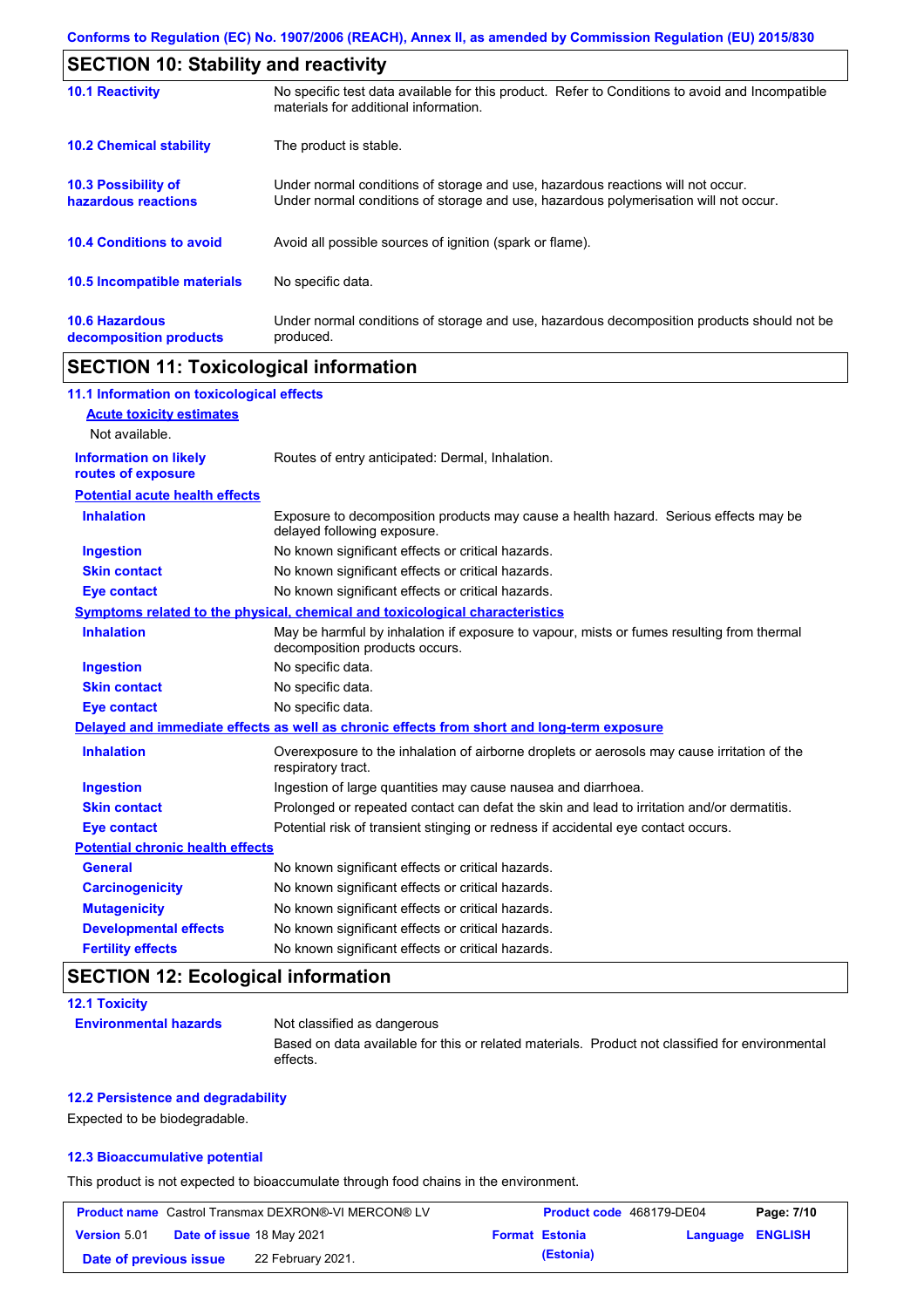## **SECTION 12: Ecological information**

| <b>12.4 Mobility in soil</b>                                  |                                                                      |
|---------------------------------------------------------------|----------------------------------------------------------------------|
| <b>Soil/water partition</b><br>coefficient (K <sub>oc</sub> ) | Not available.                                                       |
| <b>Mobility</b>                                               | Spillages may penetrate the soil causing ground water contamination. |

### **12.5 Results of PBT and vPvB assessment**

Product does not meet the criteria for PBT or vPvB according to Regulation (EC) No. 1907/2006, Annex XIII.

| 12.6 Other adverse effects          |                                                                                                                           |
|-------------------------------------|---------------------------------------------------------------------------------------------------------------------------|
| <b>Other ecological information</b> | Spills may form a film on water surfaces causing physical damage to organisms. Oxygen<br>transfer could also be impaired. |
|                                     |                                                                                                                           |

## **SECTION 13: Disposal considerations**

### **13.1 Waste treatment methods**

```
Product
```
**Methods of disposal**

Where possible, arrange for product to be recycled. Dispose of via an authorised person/ licensed waste disposal contractor in accordance with local regulations.

### **Hazardous waste Wes.**

**European waste catalogue (EWC)**

| Waste code | <b>Waste designation</b>                                        |  |
|------------|-----------------------------------------------------------------|--|
| 13 02 05*  | mineral-based non-chlorinated engine, gear and lubricating oils |  |

However, deviation from the intended use and/or the presence of any potential contaminants may require an alternative waste disposal code to be assigned by the end user.

### **Packaging**

| <b>Methods of disposal</b> | Where possible, arrange for product to be recycled. Dispose of via an authorised person/<br>licensed waste disposal contractor in accordance with local regulations.                                                                    |
|----------------------------|-----------------------------------------------------------------------------------------------------------------------------------------------------------------------------------------------------------------------------------------|
| <b>Special precautions</b> | This material and its container must be disposed of in a safe way. Empty containers or liners<br>may retain some product residues. Avoid dispersal of spilt material and runoff and contact with<br>soil, waterways, drains and sewers. |
| <b>References</b>          | Commission 2014/955/EU<br>Directive 2008/98/EC                                                                                                                                                                                          |

## **SECTION 14: Transport information**

|                                           | <b>ADR/RID</b> | <b>ADN</b>     | <b>IMDG</b>    | <b>IATA</b>    |
|-------------------------------------------|----------------|----------------|----------------|----------------|
| 14.1 UN number                            | Not regulated. | Not regulated. | Not regulated. | Not regulated. |
| 14.2 UN proper<br>shipping name           |                |                | -              |                |
| <b>14.3 Transport</b><br>hazard class(es) |                |                | -              |                |
| 14.4 Packing<br>group                     |                |                |                |                |
| 14.5<br><b>Environmental</b><br>hazards   | No.            | No.            | No.            | No.            |
| <b>Additional</b><br><b>information</b>   |                |                |                |                |

**14.6 Special precautions for user** Not available.

| <b>14.7 Transport in bulk</b> |  |
|-------------------------------|--|
| according to IMO              |  |
| instruments                   |  |

Not available.

| <b>Product name</b> Castrol Transmax DEXRON®-VI MERCON® LV |                                  |                   | Product code 468179-DE04 |                       | Page: 8/10              |  |
|------------------------------------------------------------|----------------------------------|-------------------|--------------------------|-----------------------|-------------------------|--|
| <b>Version</b> 5.01                                        | <b>Date of issue 18 May 2021</b> |                   |                          | <b>Format Estonia</b> | <b>Language ENGLISH</b> |  |
| Date of previous issue                                     |                                  | 22 February 2021. |                          | (Estonia)             |                         |  |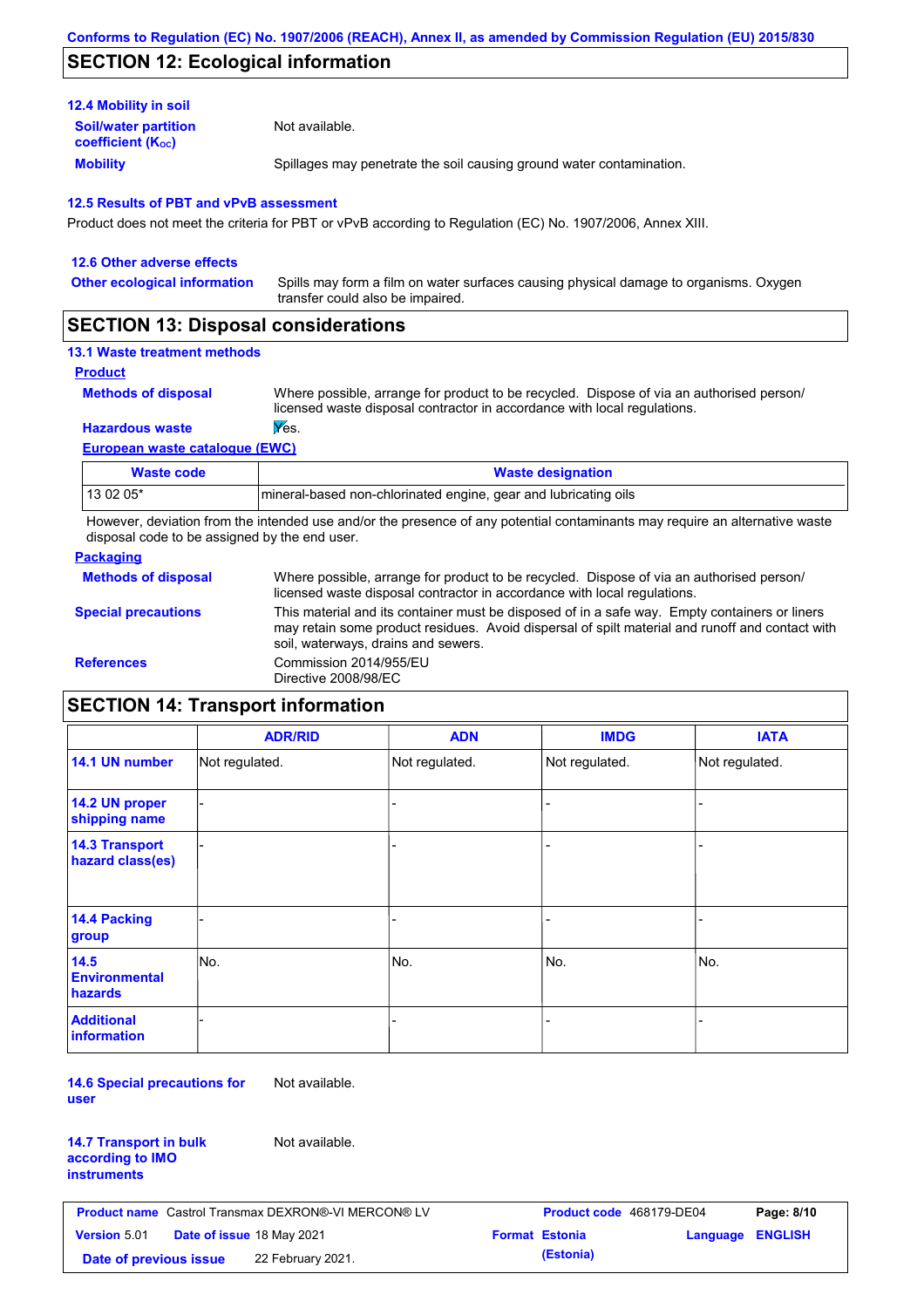## **SECTION 15: Regulatory information**

|                                                                                                                                                          | 15.1 Safety, health and environmental regulations/legislation specific for the substance or mixture                            |
|----------------------------------------------------------------------------------------------------------------------------------------------------------|--------------------------------------------------------------------------------------------------------------------------------|
| EU Regulation (EC) No. 1907/2006 (REACH)                                                                                                                 |                                                                                                                                |
| <b>Annex XIV - List of substances subject to authorisation</b>                                                                                           |                                                                                                                                |
| <b>Annex XIV</b>                                                                                                                                         |                                                                                                                                |
| None of the components are listed.                                                                                                                       |                                                                                                                                |
| <b>Substances of very high concern</b>                                                                                                                   |                                                                                                                                |
| None of the components are listed.                                                                                                                       |                                                                                                                                |
| EU Regulation (EC) No. 1907/2006 (REACH)                                                                                                                 |                                                                                                                                |
| <b>Annex XVII - Restrictions</b><br>on the manufacture,<br>placing on the market<br>and use of certain<br>dangerous substances,<br>mixtures and articles | Not applicable.                                                                                                                |
| <b>Other regulations</b>                                                                                                                                 |                                                                                                                                |
| <b>REACH Status</b>                                                                                                                                      | The company, as identified in Section 1, sells this product in the EU in compliance with the<br>current requirements of REACH. |
| <b>United States inventory</b><br>(TSCA 8b)                                                                                                              | All components are active or exempted.                                                                                         |
| <b>Australia inventory (AICS)</b>                                                                                                                        | At least one component is not listed.                                                                                          |
| <b>Canada inventory</b>                                                                                                                                  | At least one component is not listed in DSL but all such components are listed in NDSL.                                        |
| <b>China inventory (IECSC)</b>                                                                                                                           | All components are listed or exempted.                                                                                         |
| <b>Japan inventory (ENCS)</b>                                                                                                                            | At least one component is not listed.                                                                                          |
| <b>Korea inventory (KECI)</b>                                                                                                                            | At least one component is not listed.                                                                                          |
| <b>Philippines inventory</b><br>(PICCS)                                                                                                                  | All components are listed or exempted.                                                                                         |
| <b>Taiwan Chemical</b><br><b>Substances Inventory</b><br>(TCSI)                                                                                          | All components are listed or exempted.                                                                                         |
| Ozone depleting substances (1005/2009/EU)<br>Not listed.                                                                                                 |                                                                                                                                |
| Prior Informed Consent (PIC) (649/2012/EU)<br>Not listed.                                                                                                |                                                                                                                                |
| <b>EU - Water framework directive - Priority substances</b>                                                                                              |                                                                                                                                |
| None of the components are listed.                                                                                                                       |                                                                                                                                |
| <b>Seveso Directive</b>                                                                                                                                  |                                                                                                                                |
| This product is not controlled under the Seveso Directive.                                                                                               |                                                                                                                                |

| <b>15.2 Chemical safety</b> | A Chemical Safety Assessment has been carried out for one or more of the substances within  |
|-----------------------------|---------------------------------------------------------------------------------------------|
| assessment                  | this mixture. A Chemical Safety Assessment has not been carried out for the mixture itself. |

# **SECTION 16: Other information**

| <b>Abbreviations and acronyms</b>                          | ADN = European Provisions concerning the International Carriage of Dangerous Goods by<br>Inland Waterway<br>ADR = The European Agreement concerning the International Carriage of Dangerous Goods by<br>Road |  |                       |                                 |                |  |  |
|------------------------------------------------------------|--------------------------------------------------------------------------------------------------------------------------------------------------------------------------------------------------------------|--|-----------------------|---------------------------------|----------------|--|--|
|                                                            | $ATE = Acute Toxicity Estimate$                                                                                                                                                                              |  |                       |                                 |                |  |  |
|                                                            | <b>BCF</b> = Bioconcentration Factor                                                                                                                                                                         |  |                       |                                 |                |  |  |
|                                                            | CAS = Chemical Abstracts Service                                                                                                                                                                             |  |                       |                                 |                |  |  |
|                                                            | CLP = Classification, Labelling and Packaging Regulation [Regulation (EC) No. 1272/2008]<br>CSA = Chemical Safety Assessment                                                                                 |  |                       |                                 |                |  |  |
|                                                            | CSR = Chemical Safety Report                                                                                                                                                                                 |  |                       |                                 |                |  |  |
|                                                            | DMEL = Derived Minimal Effect Level                                                                                                                                                                          |  |                       |                                 |                |  |  |
|                                                            | DNEL = Derived No Effect Level                                                                                                                                                                               |  |                       |                                 |                |  |  |
|                                                            | EINECS = European Inventory of Existing Commercial chemical Substances<br>ES = Exposure Scenario<br>EUH statement = CLP-specific Hazard statement<br>EWC = European Waste Catalogue                          |  |                       |                                 |                |  |  |
|                                                            |                                                                                                                                                                                                              |  |                       |                                 |                |  |  |
|                                                            |                                                                                                                                                                                                              |  |                       |                                 |                |  |  |
|                                                            |                                                                                                                                                                                                              |  |                       |                                 |                |  |  |
|                                                            | GHS = Globally Harmonized System of Classification and Labelling of Chemicals                                                                                                                                |  |                       |                                 |                |  |  |
| <b>Product name</b> Castrol Transmax DEXRON®-VI MERCON® LV |                                                                                                                                                                                                              |  |                       | <b>Product code</b> 468179-DE04 | Page: 9/10     |  |  |
| <b>Version 5.01</b><br><b>Date of issue 18 May 2021</b>    |                                                                                                                                                                                                              |  | <b>Format Estonia</b> | Language                        | <b>ENGLISH</b> |  |  |

**Date of previous issue (Estonia)** 22 February 2021.